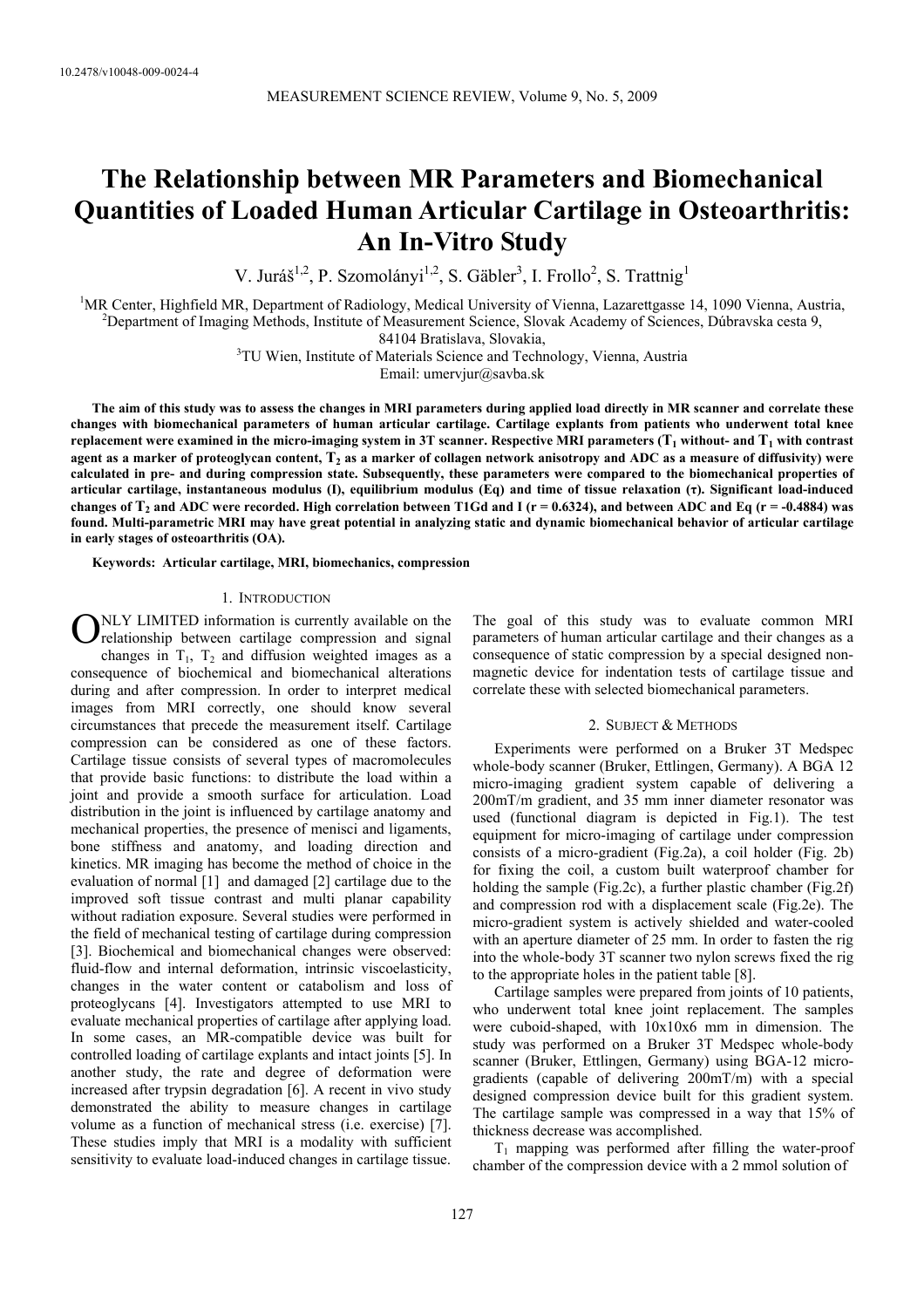

Fig.1 Function diagram of compression device: I. Syringes used for liquid content swapping; II. Coil holder; III. Hoses connected to waterproof chamber; IV. Coil with 35mm inner diameter; V. Plastic chamber; VI. Cartilage sample - brighter area represents bone tissue, darker area represents cartilage tissue; VII. Compressive piston there are more types with different contact areas, the one depicted has contact area of  $3mm^2$ ; VIII. The body of the micro-gradient insert; IX. Screw that produces compressive force with direction represented by the large left- arrow; X. 90 cm rod allows to perform compression out of the magnet; XI. Scale for exact displacement of compressive piston.

gadopentetate dimeglumine (Gd-DTPA, Schering, Berlin, Germany) and soaking the cartilage sample in the solution for 24 hours.  $T_1$  mapping was realized by spin echo pulse sequence with inversion recovery, TI times were set to 15, 30, 60, 160, 400 and 2000 ms. Each pixel intensity of the individual images was then fitted to the function

$$
S(TI) = S_0 \left( 1 - 2e^{-T^2/T_1} \right), \tag{1}
$$

where S(TI) is for the intensity of the pixel at the inversion time TI.

For  $T_2$  mapping, multi-echo multi-slice spin echo sequence with TE times 15, 30, 45, 60, 75 and 90 ms was used. Intensities of individual TE images were fitted to the function:

$$
S(TE) = S_0 e^{-TE/T_2} + B , \qquad (2)
$$

where B means the baseline which is defined by hardware capabilities.

ADCs were calculated from data from pulsed gradient spin echo (PGSE) with 6 different b-values (10.472, 220. 627, 452.8, 724.5 and 957.7). b-value is defined in terms of

$$
b = \gamma^2 A^2 \delta^2 (\Delta - \delta / 3), \tag{3}
$$

where  $\gamma$  is the gyromagnetic ratio of proton, A is the amplitude of gradient pulses,  $\delta$  is their duration, and  $\Delta$  is the time between ramps. Intensities of pixels from individual images were fitted to the function:

$$
S(b) = S_0 e^{-bADC}.
$$
 (4)

Other sequence parameters were set similarly for each parameter calculation: TR, 4000ms (in case of IR, TR was incremented by TI, i.e.  $TR_{IR} = TR + TI$ ; matrix size, 128 x 128; FOV, 30 x 30 mm; bandwidth, 15 kHz. Time of measurement resulted from sequence settings as follows:  $T_1$ , 6 x 38 min; T2, 39 min; ADC, 38 min.

Each of the parameters was calculated by fitting on pixel-bypixel basis to the appropriate function. Fitting routines were written in IDL (Interactive Data Language, Research Systems, Inc.) using mpcurvefit routine [9]. Region of interests (ROI) were set in appropriate place where the indenter was in contact with cartilage surface. Measurement setup and the specificity of the device allowed choosing one ROI only for pre- and post-compression state which maintained the accuracy of ROI selection through the individual maps. ROI was selected immediately near the indenter and evaluated at once for  $T_1$ ,  $T_2$ , and ADC maps in a non-compressed and a compressed state. Since the micro-gradient insert allows data acquisition with high in-plane resolution (234 µm), it was possible to conveniently select three different cartilage zones (superficial, transitional, and radial). The zones were selected as follows: the superficial zone was defined as the 16% of cartilage from the cartilage surface straight down to deeper tissue; the middle zone was defined as the zone 31% adjacent to the superficial zone; and the deep zone was defined as the remaining 53% of the cartilage down to the cartilage-bone interface.



Fig.2 **a:** Micro-gradient system BGA 12: I – body of the device, II – center mark,  $III$  – top fixing screw, IV – hoses for water cooling,  $V$  – supply cables. **b:** Coil holder – top view: I – discs to fit this part into a micro-gradient insert, II – mark for correct direction, III – connecting cylinder, IV – mark for correct position in scanner. **c:** Sample holder – top view: I, II – screw for generating compression movement, III – milled disc for fixing holder to coil holder, IV – waterproof chamber with cartilage sample, V – slender hoses. **d:** Sample holder – left view: compression of cartilage is accomplished by rotating the screw in direction I, decompression in direction II. **e:** I – compression rod, II – scale (the smallest segment corresponds to 1/150 mm). **f:** Sample holder: I – plastic body,  $II$  – screws for cartilage fixing,  $III$  – screw holes for holder fixing, IV – piece of the cartilage.

Regarding biomechanical parameters, Eq (equilibrium modulus), I (instantaneous modulus) and  $\tau$  (time of tissue relaxation) were measured by indentation tests on a Zwick Z050 universal testing device with a 20N-load cell of 1mN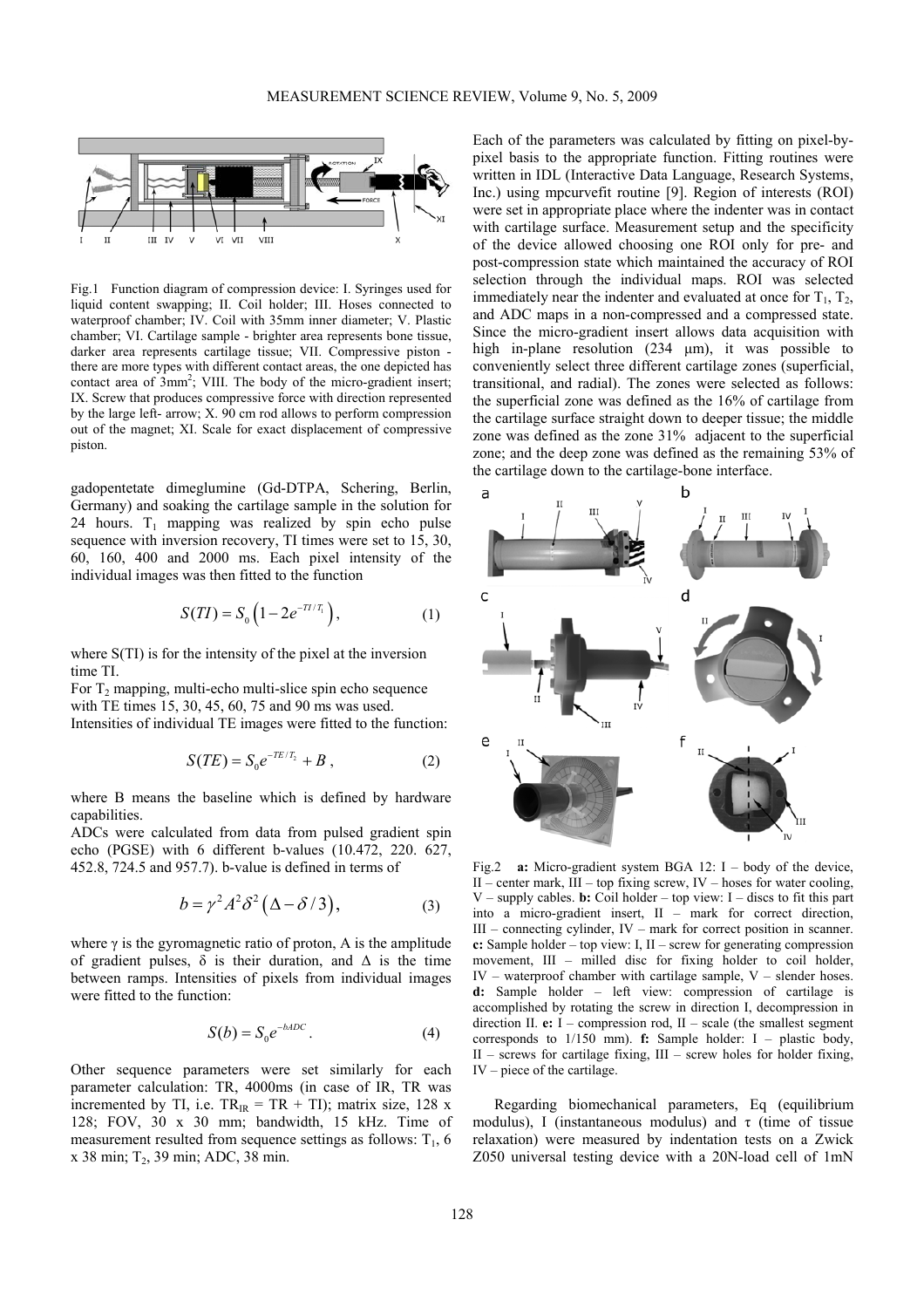resolution. To determine biomechanical parameters, indentation test suggested by Hayes was employed [10]. Moduli were calculated from the formula

$$
E = \frac{F(1 - v)^2}{2r_{act} s\kappa} \tag{5}
$$

where  $\kappa$  is the dimensionless scale factor, F is the load in N,  $\nu$ is the Poisson ratio,  $r_{\text{act}}$  is the actual indenter area in mm, G is the shear modulus in  $N/mm^2$  a *s* is the depth of indenter penetration. Equilibrium modulus was calculated after 30 min of static loading. OA condition was determined by histological evaluation using hematoxylin-eosine staining. Biomechanical and MR parameters were compared using Pearson correlation coefficient and statistical significance was determined by the pair T-test (p-value lower than 0.05 was considered as statistical significant).

## 3. RESULTS

Table 1. Values of  $T_1$ ,  $T_2$  and ADC, comparison of pre- and during-compression states

|                                   | <b>ADC</b><br>$[10^{3}$ mm <sup>2</sup> /s] | $T_{1}$<br>[ms] | $T_{2}$<br>[ms] |
|-----------------------------------|---------------------------------------------|-----------------|-----------------|
| number of pixels in<br><b>ROI</b> | 166                                         | 110             | 108             |
| without<br>compression            | $0.96 \pm 0.40$                             | $180 \pm 30$    | $30 \pm 9$      |
| with<br>compression               | $0.85 \pm 0.39$                             | $230 \pm 30$    | $27 \pm 8$      |
| change (%, p value)               | 11%                                         | 22%<br>(0.238)  | 10%<br>(<0.05)  |

Table 2. Pearson correlation coefficients between MR parameters during loading and biomechanical parameters measured by indentation tests

|          | Eq<br>[MPa] | Ι<br>[MPa] | I/Eq      | τ<br>l s l |
|----------|-------------|------------|-----------|------------|
| T1c/T1w  | $-0.1884$   | 0.6324     | $-0.5275$ | 0.6092     |
| T2c/T1w  | 0.3620      | 0.1118     | $-0.0860$ | 0.0257     |
| ADC/ADCw | $-0.4884$   | 0.1276     | $-0.2612$ | 0.5039     |
|          |             |            |           |            |

The rows are expressed as a ratio of the MR parameters during compression (c-index) and without compression (w-index).

Calculated MR parameters in pre- and during compression states are summarized in Table 1. The summary of Pearson correlation coefficients between MR and biomechanical parameters can be found in Table 2. The example of MR appearance of the articular cartilage sample is depicted in Fig.3.



Fig.3 Cartilage specimen in micro-imaging system (IR, TI = 60ms,  $TR = 4s$ ,  $TE = 15$ ms): A - bone tissue, B – deep zone of cartilage, C - $PBS + Gd-DTPA<sup>2-</sup> solution, D - compressive piston, E - superficial$ zone of cartilage.

### 4. DISCUSSION

It is generally known that the response of cartilage to compressive load is not uniform [11]. Therefore, the ability to spatially localize the response of cartilage to compression is necessary. While interpreting data in comparison with in-vivo conditions there are two important factors affecting the resulting deformation: first one is the dynamics of loading and second one is the distribution of loading. Dynamics of loading strongly affects the load displacement relationship.  $T_2$  values decreased after compression by 10%. These observations agree well with published results and support the hypothesis that cartilage compression results in greater anisotropy of superficial collagen fibers, because region of interest was defined very close to piston head, i.e. mostly in superficial part of cartilage. Eckstein et al. demonstrated a 5 to 6% decrease in patellar cartilage volume after compressive loading induced by performing 50 deep knee bends [12]. Besides, tissue consolidation and the resulting decrease in water content due to efflux of water as a possible factor responsible for the observed change in cartilage  $T_2$  prior ex vivo studies designed for the evaluation of changes in collagen fiber orientation with loaded conditions suggest that changes in fiber orientation is the dominant factor for  $T_2$  shortening [13].  $T_1$  values of cartilage after penetration of Gd-DTPA $^2$ - allow assessment of the proteoglycan (GAG) component of articular cartilage [14]. Applying compression to the cartilage sample invokes changes in water content in cartilage tissue. The amount of proteoglycans stays unaltered, but the amount of liquid part decreases. Due to squeezing the liquid content from cartilage, concentration of Gd-DTP $A^2$ - decreases as well. In contrast to T1Gd, which reflects changes in chemical composition, diffusion constants may reflect the microstructural degradation